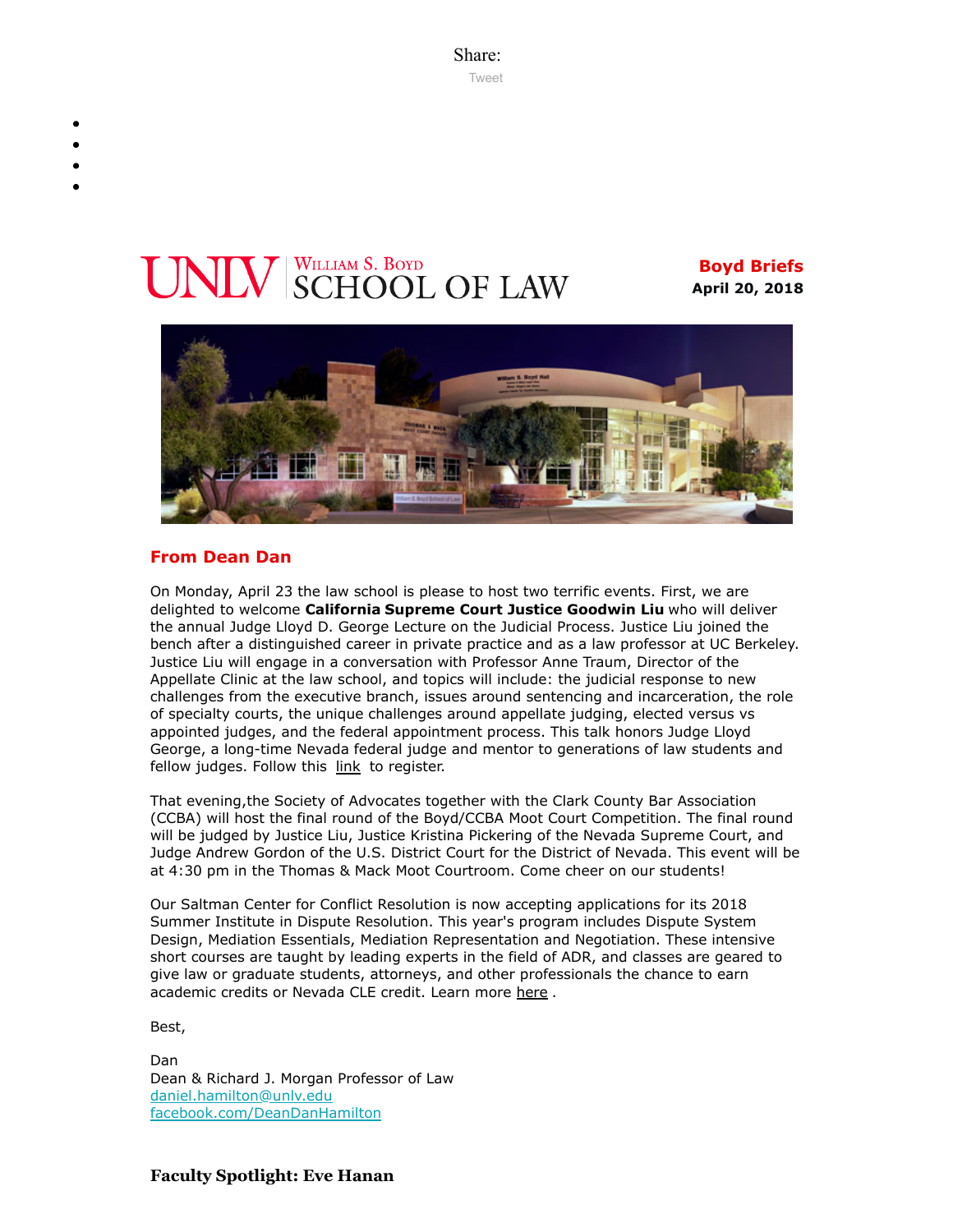

*Eve Hanan is an Associate Professor of Law with expertise in Criminal Law, Trial and Appellate Practice, Restorative Justice, as well as Clinical Legal Education.*

# **What's the most important thing you are working on right now?**

I am designing a misdemeanor defense clinic with Professor Anne Traum that will provide Boyd students with the opportunity to represent clients in the Las Vegas Justice Court. These will be clients who would not otherwise qualify for a public defender because they are not facing incarceration. Even though they do not face jail time, the consequences of criminal misdemeanor

convictions can be devastating. I'm so excited to be able to offer students the opportunity to develop client counseling and courtroom advocacy skills while provided our clients with much-needed access to justice.

# **Which of your recent books or articles should I read?**

I have an article that will be published in the Missouri Law Review this spring – titled [Remorse Bias](https://papers.ssrn.com/sol3/papers.cfm?abstract_id=3079788) - that analyzes whether implicit racial bias impacts how judges assess defendants' remorse for the crime. Remorseful defendants often receive leniency, but it's very hard to know whether remorse is sincere. My thesis is that implicit racial bias may cause judges to discount African American defendants' displays of remorse in the courtroom. This is likely to contribute to racial disparity in sentencing.

# **How do you approach teaching your favorite topics? Your least favorite?**

I refer to my experience practicing as a trial and appellate attorney in order to develop examples and problems that are realistic and entertaining. I find that curiosity is my best weapon against disfavored topics. If a topic seems less enjoyable to teach, it is usually because I haven't given it enough attention to uncover its intriguing aspects.

#### **What have you read, listened to, or watched recently that has influenced you or your work?**

I am reading *The Feminine Sixth: Women for the Defense* , by Andrea Lyon. She interviewed a diverse group of women who practice as criminal defense attorneys. She presents their stories and perspectives in a compelling and accessible manner. I recommend the book to anyone interested in criminal defense, and particularly to women interested in succeeding in this once male-dominated area of legal practice.

# **Student Spotlight: Brent Resh**



#### **Duke University gets a lot of attention for its basketball program, but what was your takeaway from your undergraduate experience there?**

For better or worse, basketball will probably always dominate the public's perception of Duke. It's certainly how I first heard about Duke. And while I will always appreciate the excitement of Cameron Indoor, when I reflect on my time there now, my thoughts turn to Duke's more quiet, lesser-known places. After a brief stint in Duke's engineering school, I rediscovered my love for books. So my fondest memories of Duke are about the books that made me who I am and my favorite places around campus where I enjoyed reading them.

#### **Does environmental law remain your primary professional interest?**

I'm not sure exactly where I'll ultimately leave my mark, in the law or otherwise, but environmentalism will certainly always be a theme in my life, professionally and personally.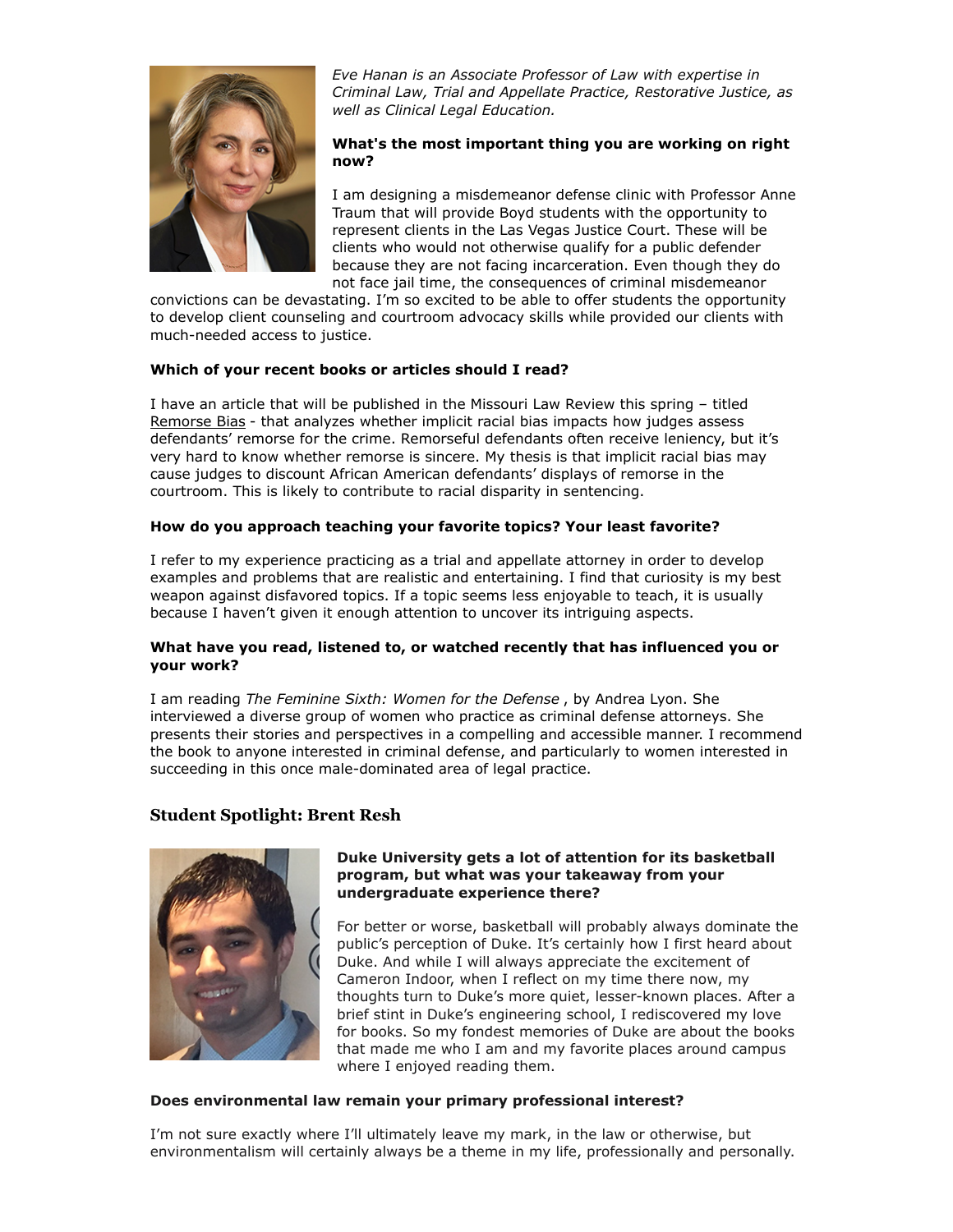I've tried to use my time in law school to explore new interests, including, more recently, my foray into intellectual property law. But I can't say just yet where all of it will lead.

#### **If you could meet up for coffee with one person currently walking this earth, who would it be?**

For a Dukie there's only one correct answer here: Coach K.

#### **Graduation in May brings a chapter to a close. How do you envision the subsequent chapter unfolding?**

It's hard to believe that my time in law school will draw to a close so soon, but I'm excited for what's in store next. I start my two-year clerkship with the Nevada Supreme Court in August. I'm getting married to my fiancé, Danielle Holt ('13), at the end of this year. So while I can only guess at the exact details, I know the next chapter will be my most exciting yet.

# **Alumni Spotlight : James '08 and Heather (Thompson) Robertson '07**



*James and Heather live in Sacramento.*

**Tell us about each of your legal career paths?**

*James* : I am originally from Carson City and was General Counsel, and eventually CEO, for a gaming manufacturer headquartered in Reno from 2008-2012.

*Heather* : I am a Las Vegas native and clerked for one year in the First Judicial District Court of Nevada, followed by practicing family law and general litigation, as a staff attorney for Volunteer Attorneys for Rural Nevadans, and later as an associate for two firms.

*James:* In 2012, we returned to Las Vegas where I served as General Counsel for a private investment fund and its portfolio of businesses, which included a gaming manufacturer, an online gaming company, and a casino.

*Heather* : I worked remotely as a contract attorney for my Reno employer and quickly expanded my work with writing, research, and litigation support for other firms. Six years later, I have developed my own business working as a contract attorney with clients in Reno and Las Vegas and now continue my legal practice remotely.

*James* : In 2016, I accepted an offer to join Downey Brand's corporate practice group in Sacramento. I am now a partner at Downey Brand, with a practice focused on mergers and acquisitions, securities and financing transactions, corporate governance, and gaming law matters.

#### **What volunteer interest do you both have?**

*James* : I serve on the board for Easter Seals of Superior California.

*Heather:* And I am active as a volunteer for three Sacramento hospitals.

#### **Heather, any business advice you would give to someone just starting the profession?**

Get comfortable asking for help and guidance throughout your career; and pay it forward when you can. James and I both had times we needed help with a case or client and it was not obvious where to turn. Mentorship is often key--I am always impressed with how well fellow Nevada attorneys support one another. Our work is exhausting. Oftentimes, the last thing you want to do in your free time is attend a professional event or talk about the law. But, these alumni and professional networking events, groups like Inns of Court, various social events, CLE, et cetera end up being so enjoyable; plus, the friendships you form are essential. Also, do not hesitate to call bar counsel when you need guidance. I find them so patient and supportive.